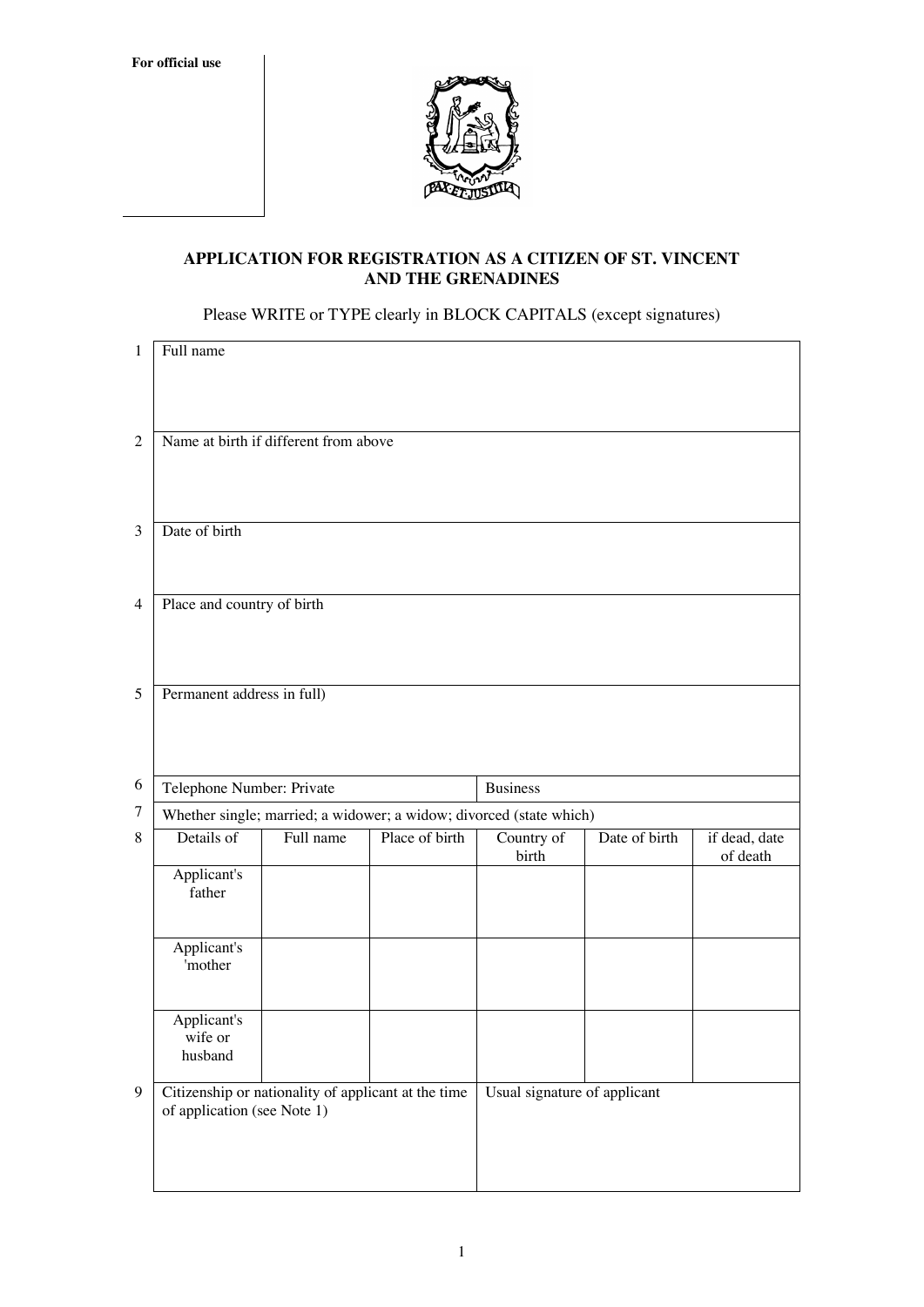| 10 | Give the grounds on which you<br>claim citizenship                                                                           |         |             |  |
|----|------------------------------------------------------------------------------------------------------------------------------|---------|-------------|--|
| 11 |                                                                                                                              |         |             |  |
|    | Reference number and approximate date of any correspondence                                                                  |         |             |  |
|    |                                                                                                                              |         |             |  |
| 12 | Have you ever renounced or been deprived of citizenship of the United Kingdom and Colonies?                                  |         |             |  |
|    | (YES or NO)                                                                                                                  | ANSWER: |             |  |
|    | If the answer is YES give details:                                                                                           |         |             |  |
|    | <b>EITHER</b> the date on which, and the place where the                                                                     |         |             |  |
|    | declaration of renunciation was made.                                                                                        |         |             |  |
|    | OR the date on which you were deprived of your citizenship:                                                                  |         |             |  |
| 13 | Particulars of any other<br>name(s) used for private<br>purposes                                                             |         |             |  |
| 14 | Particulars of any other<br>name(s) used for trading or<br>business purposes                                                 |         |             |  |
| 15 | Occupation                                                                                                                   |         |             |  |
| 16 | Business address and/or name<br>and address of employers (if a<br>director names and addresses<br>of companies concerned)    |         |             |  |
| 17 | Date<br>Date and place of first<br>arrival in St. Vincent                                                                    | Place   |             |  |
| 18 | Is your period of stay in thus country subject to any restriction? (YES or NO) ANSWER:                                       |         |             |  |
| 19 | <b>PARTICULARS OF ORDINARY RESIDENCE (see Note 3)</b><br>Give all addresses at which you have lived during the last 8 years: |         |             |  |
|    | Address (in full)                                                                                                            | from    | Dates<br>to |  |
|    |                                                                                                                              |         |             |  |
|    |                                                                                                                              |         |             |  |
|    |                                                                                                                              |         |             |  |
|    |                                                                                                                              |         |             |  |
|    |                                                                                                                              |         |             |  |
|    |                                                                                                                              |         |             |  |
|    |                                                                                                                              |         |             |  |
|    |                                                                                                                              |         |             |  |
|    |                                                                                                                              |         |             |  |
|    |                                                                                                                              |         |             |  |
|    | (continue on a separate sheet of paper if necessary)                                                                         |         |             |  |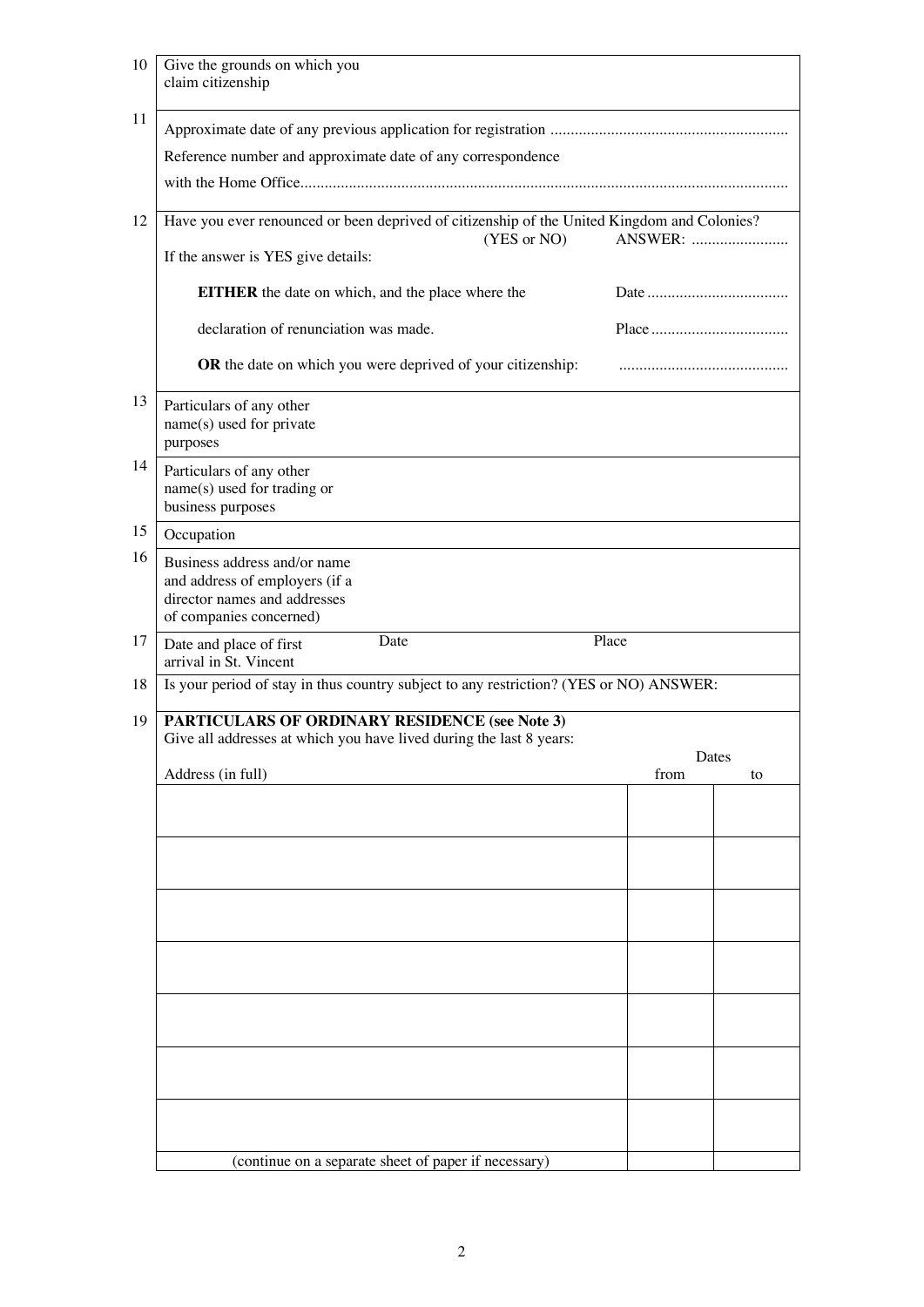# 20 **KNOWLEDGE OF THE ENGLISH LANGUAGE**

State whether fair good or excellent

# 21 **FINANCIAL STATUS**

Each part of this section must be answered 'yes' or 'no' or in the case of (d) 'not applicable If the answer to (b) (c) or (d) is 'yes' give dates in the second column.

| (b) Have you made any composition | (d) if so have you been |
|-----------------------------------|-------------------------|
|                                   |                         |

### 22 **COURT PROCEEDINGS (see note 7)**

(a) Details of all criminal proceedings taken against you whether in St. Vincent and the Grenadines or any other country which resulted in a conviction. (If the answer is none write "NONE")

| Nature of charge | Date | Place | Sentence |
|------------------|------|-------|----------|
|                  |      |       |          |
|                  |      |       |          |
|                  |      |       |          |
|                  |      |       |          |
|                  |      |       |          |
|                  |      |       |          |
|                  |      |       |          |
|                  |      |       |          |

(b) Details of all non-criminal proceedings taken against you in the United Kingdom. (If the answer is none write "NONE")

| Nature of proceedings | Date | Place | Result |
|-----------------------|------|-------|--------|
|                       |      |       |        |
|                       |      |       |        |
|                       |      |       |        |
|                       |      |       |        |
|                       |      |       |        |
|                       |      |       |        |
|                       |      |       |        |

### 23 **MINOR CHILDREN (see Note 8***)*

| Present address<br>and nationality |
|------------------------------------|
|                                    |
|                                    |
|                                    |
| Present address                    |
|                                    |
|                                    |
|                                    |
|                                    |
|                                    |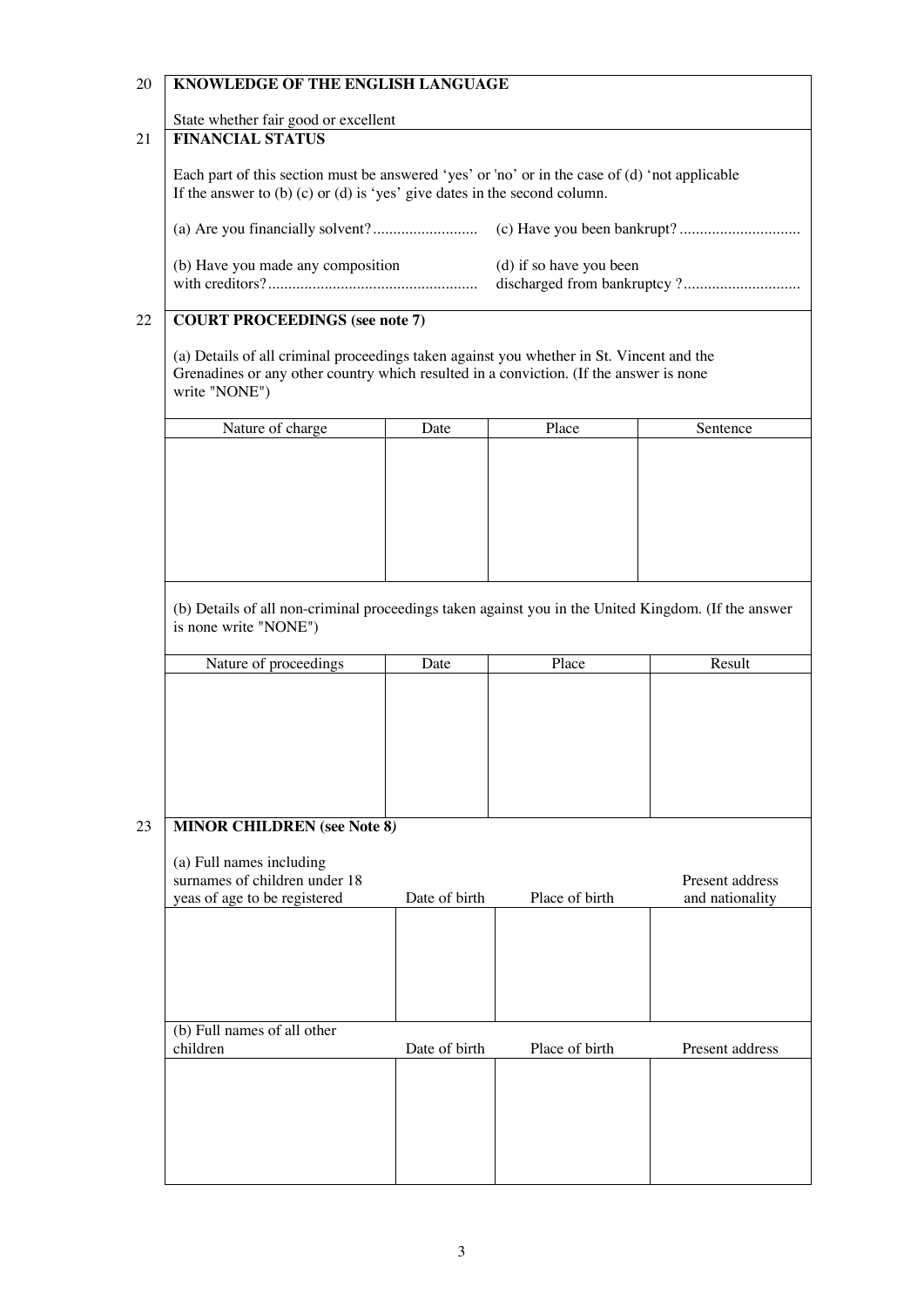| Delete and<br>initial the<br>brackets if<br>applicable |  | hereby apply for registration as a citizen of St. Vincent and the Grenadines (and for the<br>registration of my minor children as indicated in section 23 above).                                                                                       |  |  |  |
|--------------------------------------------------------|--|---------------------------------------------------------------------------------------------------------------------------------------------------------------------------------------------------------------------------------------------------------|--|--|--|
|                                                        |  | I do solemnly and sincerely declare that the foregoing particulars in this application are<br>true, and I make this solemn declaration conscientiously believing the same to be true.                                                                   |  |  |  |
|                                                        |  | If at any time before a certificate is issued to me the accuracy of any of the fore-going<br>particulars is affected by an alteration in circumstances, I undertake to inform the<br>Government of St. Vincent and the Grenadines in writing forthwith. |  |  |  |
|                                                        |  |                                                                                                                                                                                                                                                         |  |  |  |
|                                                        |  |                                                                                                                                                                                                                                                         |  |  |  |
|                                                        |  |                                                                                                                                                                                                                                                         |  |  |  |
| Address or<br>office<br>stamp:                         |  |                                                                                                                                                                                                                                                         |  |  |  |
|                                                        |  |                                                                                                                                                                                                                                                         |  |  |  |
|                                                        |  | (State whether Commissioner for Oaths, Justice of the<br>Peace, Notary Public or other authorised person)                                                                                                                                               |  |  |  |

WARNING: The giving of false information on this form can lead to imprisonment.

#### **SUBMISSION OF APPLICATION**

Before sending in your completed form please list here the documents (e.g. passport birth certificate etc.) which you are sending with it:

| າ<br>ـ. |  |  |
|---------|--|--|
| J.      |  |  |

# **SEND ALL NECESSARY EVIDENCE WITH YOUR APPLICATION TO AVOID DELAY**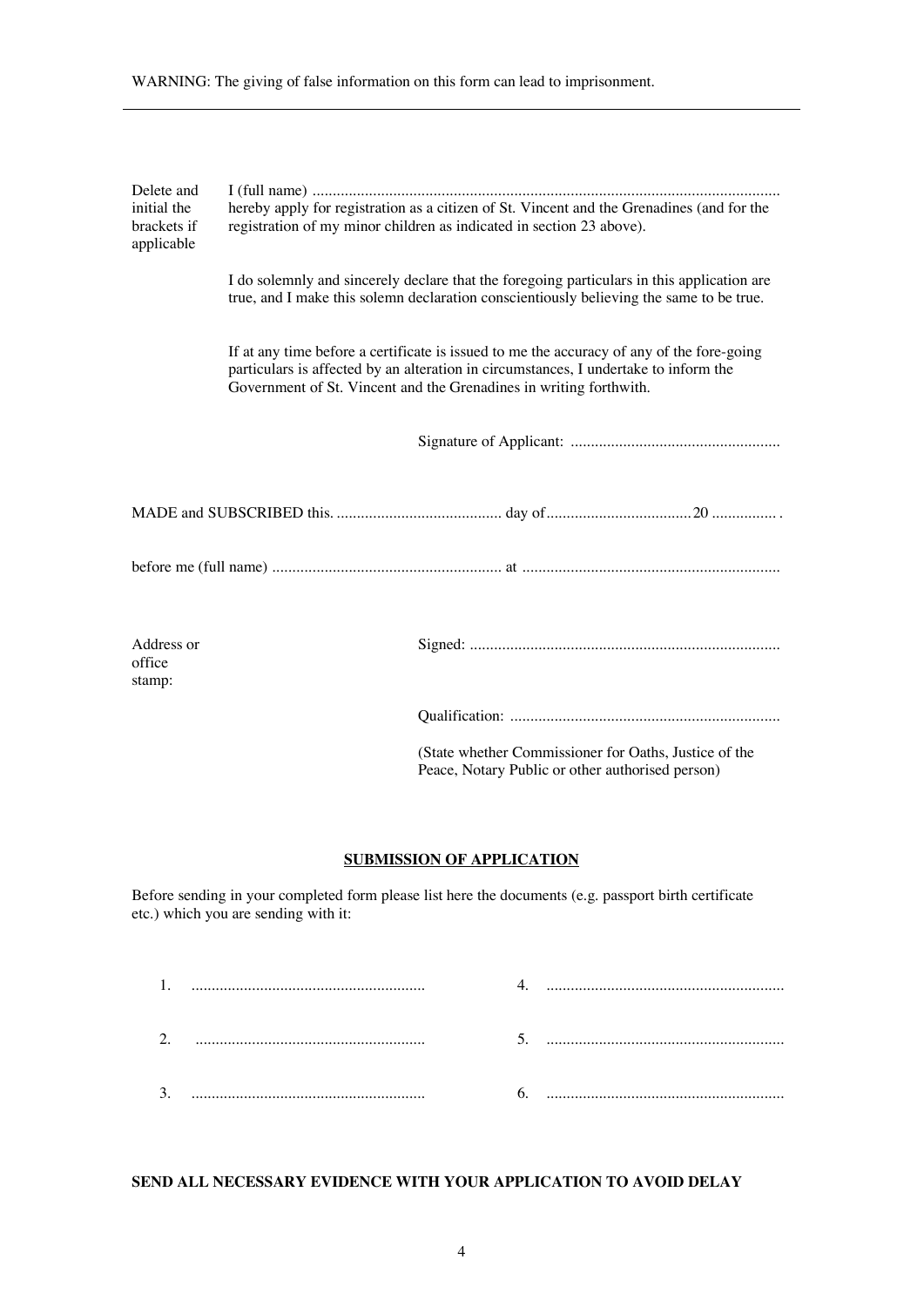# **APPLICATION FOR REGISTRATION AS A CITIZEN OF ST. VINCENT AND THE GRENADINES**

### REFERENCES

| 1. Name and full<br>postal address<br>(in BLOCK LETTERS)                                          | Mr./Mrs./Miss: |                                                                                                                 |
|---------------------------------------------------------------------------------------------------|----------------|-----------------------------------------------------------------------------------------------------------------|
|                                                                                                   |                |                                                                                                                 |
|                                                                                                   |                |                                                                                                                 |
| I, the undersigned, hereby state that I am a citizen of St. Vincent and the Grenadines; that I am |                |                                                                                                                 |
|                                                                                                   |                |                                                                                                                 |
|                                                                                                   |                | I support this application from my personal knowledge of, and close acquaintance with, the applicant for years. |
| of, and acquaintance with, the applicant.                                                         |                | I vouch for his/her good character and loyalty and am prepared to furnish full details about my knowledge       |
|                                                                                                   |                |                                                                                                                 |
|                                                                                                   |                |                                                                                                                 |
| 2. Name and full                                                                                  |                |                                                                                                                 |
| postal address<br>(in BLOCK LETTERS)                                                              |                |                                                                                                                 |
|                                                                                                   |                |                                                                                                                 |
|                                                                                                   |                |                                                                                                                 |
| I, the undersigned, hereby state that I am a citizen of St. Vincent and the Grenadines; that I am |                |                                                                                                                 |
|                                                                                                   |                | I support this application from my personal knowledge of, and close acquaintance with, the applicant for years. |
| of, and acquaintance with, the applicant.                                                         |                | I vouch for his/her good character and loyalty and am prepared to furnish full details about my knowledge       |
|                                                                                                   |                |                                                                                                                 |